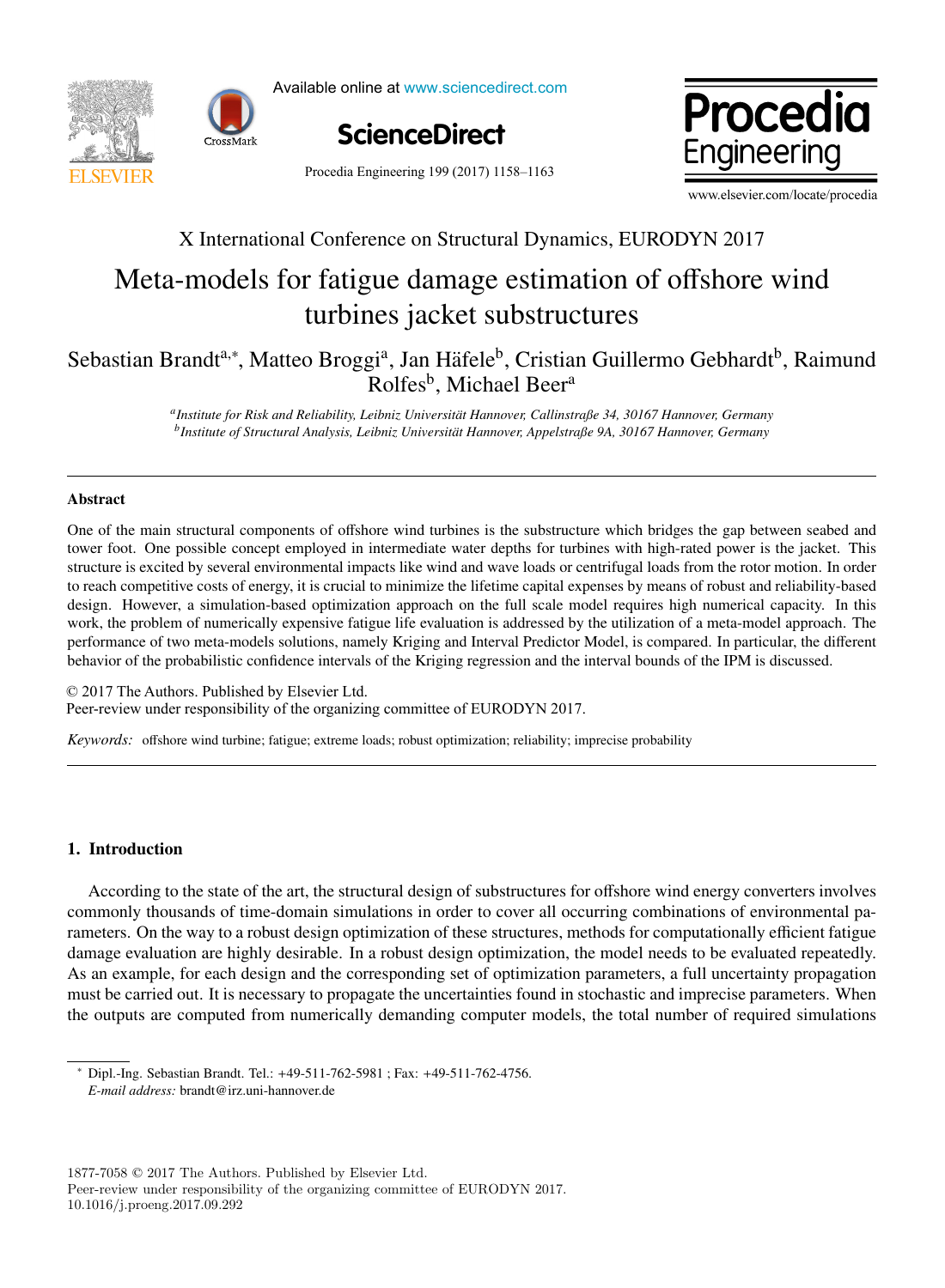

Fig. 1. Topology of test jackets used for reduction study. **X** indicates interface and  $\Delta$  base joints. Damage assessment is performed at all X- and K-joints.

makes the computation infeasible. In this work, the problem of numerical demanding fatigue damage evaluation is addressed by the utilization of two meta-models.

To avoid the inclusion of subjective and often unjustified hypotheses, the imprecision and vagueness of the data can be treated by using concepts of imprecise probabilities. Imprecise probability combines probabilistic and set theoretical components in a unified theory allowing the identification of bounds on probabilities for the events of interest [1].

#### 2. Simulation and Design Load Cases

In order to utilize meta-modelling techniques for lifetime estimation of jacket substructures, two test structures for the NREL 5 MW reference turbine [2] are examined in the following. In general, the rough topology and geometry of the OC4 jacket [3] is the basis for both structures, depicted as four-legged design in Fig. 1(a) and three-legged design in Fig. 1(b), to cover all relevant structure types present to date. As the OC4 jacket has some drawbacks with respect to fatigue damage calculation, the jacket model already proposed in [4] is used. The procedure for fatigue damage calculation is as follows: Firstly, a transient simulation of the entire wind turbine is conducted in time domain for each design load case. The aero-servo-hydro-elastic simulation framework FAST is used for this purpose. Then, the stress signals of critical fatigue hot spots (tube-to-tube connections in K- and X-joints) are gained by stress concentration factors according to DNV GL [5]. Finally, the resulting hot spot stresses are evaluated by an S-N-curve approach and linear damage accumulation to obtain structural damages for all joints. It is referred to [6] for further details concerning this procedure or the parameters and boundaries of the problem.

The present study is performed on the research platform FINO3 located 80 km west of the island Sylt in the German North Sea. To create conditional probability distributions, dependencies among the environmental conditions have to be defined. These are shown in Table 1. To incorporate dependencies in the statistical distributions, the data of dependent parameters is separated in bins. For example, the wave peak period is fitted in several bins of significant wave height in 0.5 m steps. Kolmogorov-Smirnov tests (KS-tests), chi-squared tests ( $\chi^2$ -tests), and visual inspections are used to identify the best fitting distribution for all regarded parameters. Moreover, it was decided to match all bins of one parameter with the same distribution type, because this is more reasonable in a physical way. If several distributions fit the data equally well, data from the measurement platform FINO1 is used as a comparison to find the most suitable solution.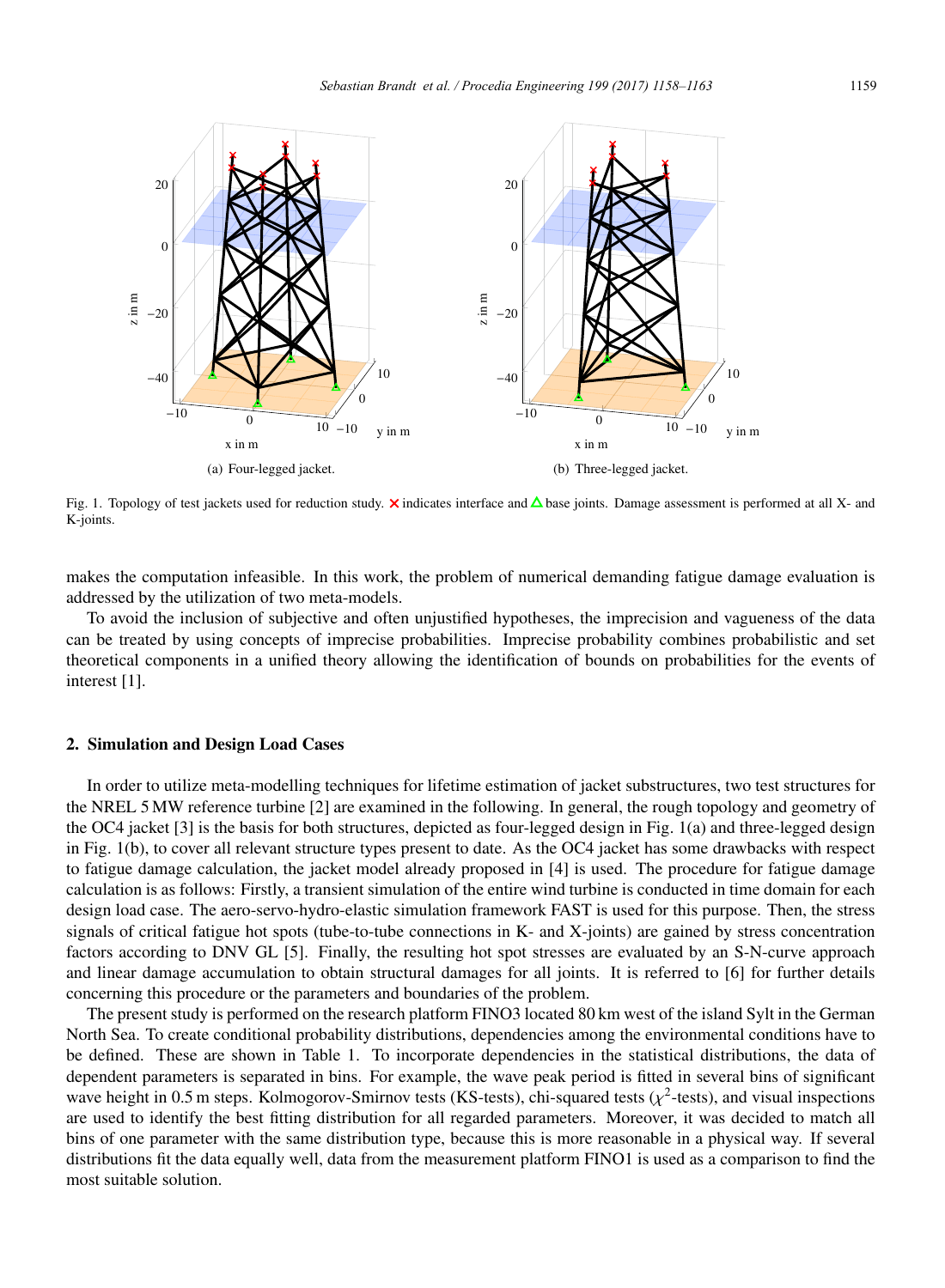| Parameter               | Statistical distribution | Dependencies            |
|-------------------------|--------------------------|-------------------------|
| Wind speed              | Weibull                  | Wind speed              |
| Wind direction          | Nonparametric            | Wind speed              |
| Significant wave height | Gumbel                   | Wave height             |
| Wave peak period        | Bi-modal log-normal      | Significant wave height |
| Wave direction          | Nonparametric            | Wind direction          |
| Yaw error               | Normal                   |                         |

Table 1. Statistical distributions for different dependent parameters.

The statistical distributions are input for a load set that comprises 2048 design load cases, resulting in 4096 simulations (for two test structures) conducted for this study. A maximum fatigue damage is associated with each load case which is used as initial point for the following study.

#### 3. Meta-models for robust analysis and uncertainty quantification

Meta-models are a mathematical representation of a complex relation, where the outputs are predicted using basic algebraic operations and the model parameters are tuned by existing input/output pairs. However, it is necessary to associate a measure of uncertainty with each prediction, because a meta-model will inevitably introduce an approximation error. This is especially important during robust optimization analysis. Not all meta-models can directly provide an error estimation of the predicted output, e.g., they will only give a deterministic prediction. In this case, multiple meta-models must be trained with a bootstrap procedure in order to estimate the prediction error.

Other meta-models will instead provide a prediction error together with the output. Thus, such meta-models are particularly useful in an uncertainty quantification and robust design framework. In this work, two meta-models particularly suitable for their bounded prediction will be compared, namely the Gaussian process meta-model, also known as Kriging, and the Interval Predictor Model.

#### *3.1. Kriging*

The Kriging meta-model predictor is composed by the sum of 2 terms:

$$
\hat{y}(x) = f(\beta, x) + \zeta(x; \theta),\tag{1}
$$

where the term  $f$  is a regression model and  $\zeta$  represents a stochastic process. Usually, the regression model is a polynomial and the stochastic process is a stationary homogeneous Gaussian process. Thus, a Kriging model is uniquely identified by the degree of the polynomial regression and the covariance function  $R(\theta, x_i, x_j)$ . Covariance models (also known as kernels) that are usually employed are exponential, gaussian, linear, etc. [3].

The supervised learning procedure of the Kriging model is the optimization problem

$$
\min_{\theta} \left\{ \psi(\theta; x_{i,i=1,\cdots,N}) \equiv |R|^{\frac{1}{N}} \cdot \sigma^2 \right\},\tag{2}
$$

where  $|R|$  is the determinant of the covariance matrix of the training points, and  $N$  is the number of training pairs. The Kriging model computes also the variance of the prediction, thus Kriging associates a Gaussian random variable with each prediction. Therefore its possible to use a probabilistic approach and associate confidence intervals to the prediction (e.g.,  $\pm 2\sigma$ ). For this reason, probabilistic-based robust optimization frameworks can clearly exploit a Kriging prediction, e.g., in the reliability-based constraints of an optimization.

Finally, it can be demonstrated that the Kriging predictor is exact for the training samples, and the variance will increase when far from calibration points.

#### *3.2. Interval Predictor Model*

The Interval Predictor is a meta-model that returns an interval as the dependent quantity. By contrast to standard models, which yield a single predicted output at each value of the models inputs, IPM yields an interval into which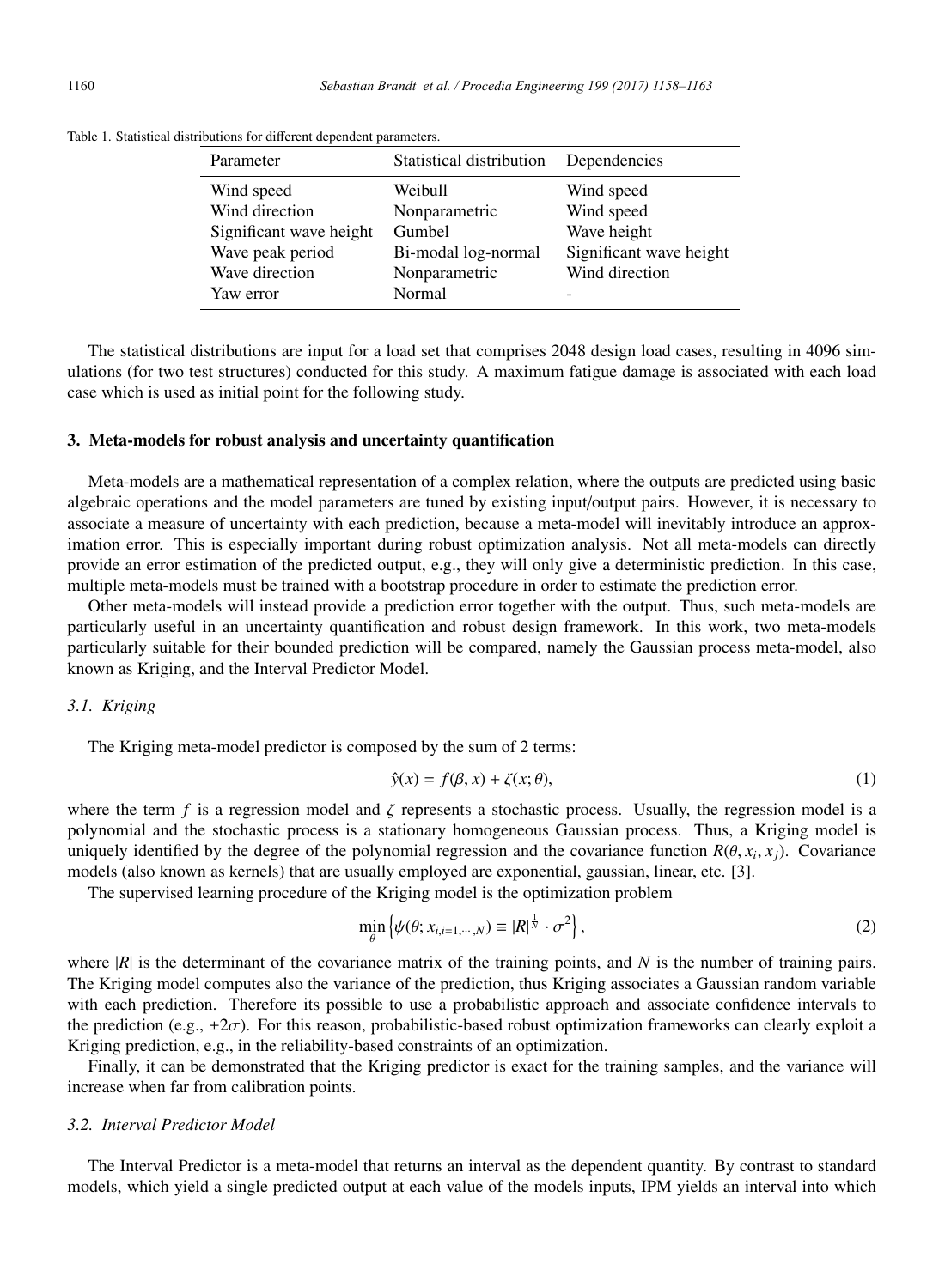the unobserved output is predicted to fall. Thus, a set of output values is assigned to each input *x* such that

$$
I_{y}(x, P) = \left[ \underline{y}(x, p_{max}, p_{min}), \overline{y}(x, p_{max}, p_{min}) \right] = \left\{ y = \phi(x)^{T} \cdot p, p_{min} \le p \le p_{max} \right\},\tag{3}
$$

where φ is any arbitrary basis function, *p* are the model parameters, *pmin* and *pmax* are called *defining vertices* of the hyper-rectangular parameter space  $P$ .  $y$  and  $\overline{y}$  are defined as

$$
\underline{y}(x, p_{max}, p_{min}) = \phi(x)^T \cdot m_p - \frac{1}{2} |\phi(x)^T| \cdot \delta_p
$$
  

$$
\overline{y}(x, p_{max}, p_{min}) = \phi(x)^T \cdot m_p + \frac{1}{2} |\phi(x)^T| \cdot \delta_p
$$
 (4)

with  $m_p = (p_{min} + p_{max})/2$  and  $\delta_p = (p_{min} - p_{max})$ . Two particular basis types, namely polynomial and radial, are usually considered.

The IPM calibration consists of providing input/output pairs. Then, *pmin* and *pmax* are determined with an optimization procedure such that the interval built around the average prediction of minimum width includes all the outputs.

#### 4. Numerical Example

Before training the meta-models, a global sensitivity analysis has to be performed with the real data to identify the input parameters providing the largest contribution in the variance of the desired output. This is an important step, since it allows to reduce the input parameters taken into account in the meta-models, thus simplifying the models by ignoring the least important inputs. OpenCossan [7,8], a MATLAB toolbox for uncertainty quantification and reliability analysis jointly developed by the Institute for Risk and Uncertainty<sup>1</sup> and the Institute for Risk and Reliability<sup>2</sup>, was employed for both the global sensitivity analysis and the meta-model calibration and prediction presented here.

#### *4.1. Global Sensitivity Analysis*

The focus of this work lies in the comparison of the prediction of the fatigue damage given by the two metamodels. To capture a better understanding of the load case parameters effects on the damage, it has been decided to keep only the most important parameters in the approximate function and exclude the less important. As a matter of fact, the less important parameters introduce an increase in the complexity of the problem without adding to the overall knowledge. Therefore first-order Sobol' indices [9] of the six load case parameters with respect to the damage are calculated. Fig. 2 shows the results for the three-legged jacket (Fig. 2 (a)) and four-legged jacket (Fig. 2 (b)). The indices were computed using the Random Balance Design algorithm [10]. The sensitivity shows very similar results for both structures allowing to unequivocally identify the unimportant inputs. Thus, the wind and wave directions, as well as the yaw error, can be safely ignored from the meta-model I/O calibration data.

Additionally, it can be seen that the wave height shows the highest first order effect for both jackets, and a clear effect is also caused by the wind speed, the wind turbulence and the wave period, though of different magnitude and relative importance concerning the two jackets. Therefore, only these four parameter have been chosen as input parameters for both meta-models.

The meta models are built based on measurement data for 2048 load cases for each jacket, where 75 % of the data are used for calibration and 25 % for validation.

#### *4.2. Results of the Kriging Model*

The Kriging meta-model class included in OpenCossan is linked to the DACE toolbox [11]. This toolbox provides polynomials regression models of different orders, as well as multiple correlation (e.g., exponential, gaussian, linear).

<sup>&</sup>lt;sup>1</sup> Institute for Risk and Uncertainty, University of Liverpool, UK

 $2$  Institute for Risk and Reliability, Universität Hannover, Germany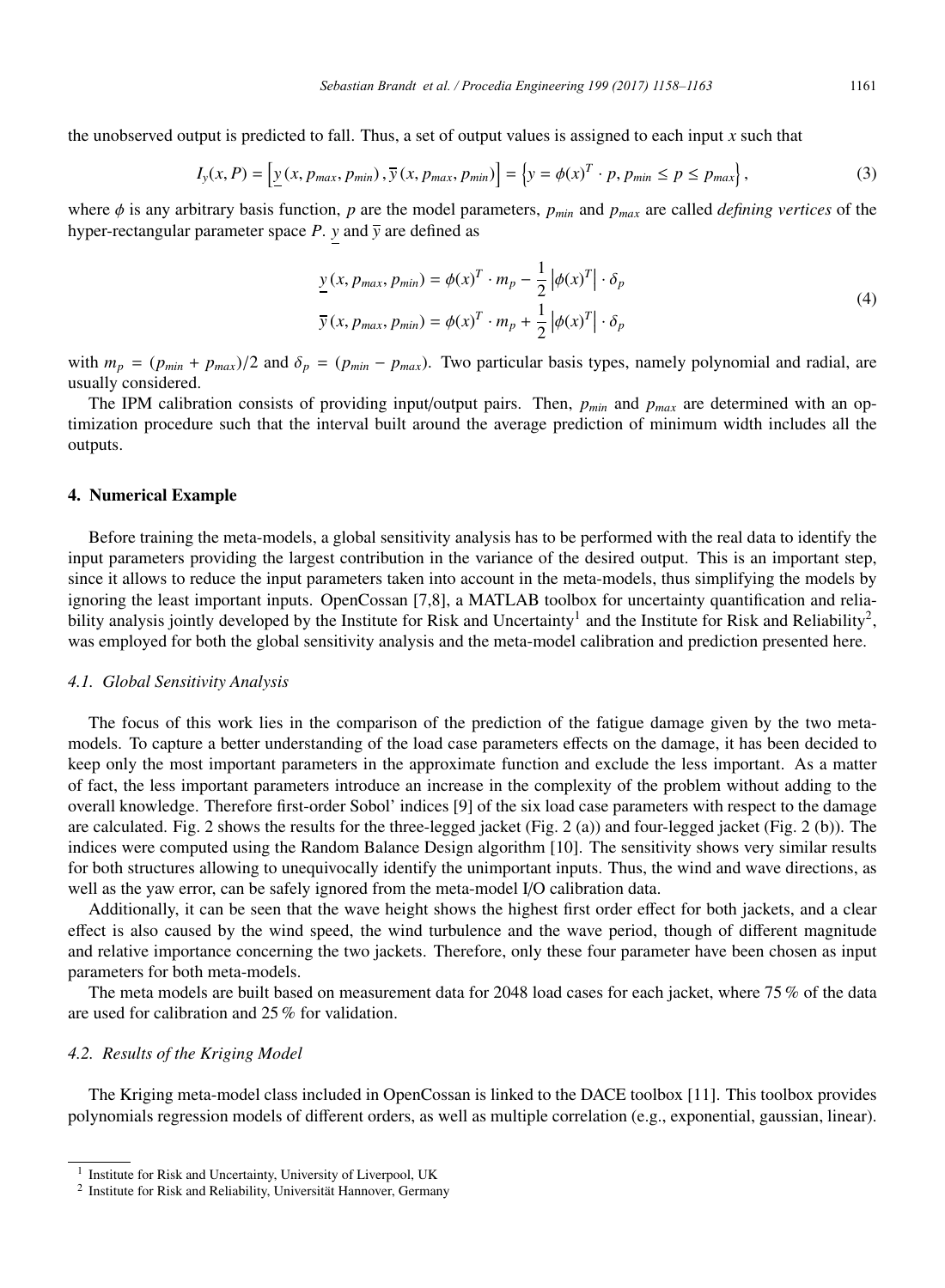

Fig. 2. Main effect of the load case parameters on the damage of the (a) Three-legged jacket & (b) Four-legged jacket.

In this application, the best predictions, measured by means of the regression error  $R^2$  were obtained by the quadratic regression and an exponential correlation model.

In order to assure that leaving out the unimportant inputs doesn't affect the accuracy of the approximation, a Kriging model with all seven inputs is calibrated at first. The regression error for this meta-model predictions is  $R^2$  = 0.934. In a second step, only the four most important inputs are used. Fig. 3 (a) shows the predicted bounds of the Kriging approximation of the maximum damage as a function of the wave height compared to the simulated outputs. The regression error of the validation data is  $R^2 = 0.956$ ; this proves that the four parameter model is not only less complex to build but also more accurate.

The prediction bounds have a good coverage of the real outputs, even though less training points are available for high levels of wave height. This is clearly represented by an increase in the prediction bounds, corresponding to a much wider uncertainty. This increase of uncertainty in the prediction for high wave heights is clearly represented in Fig. 3 (b), where the difference between the upper bound of the prediction and the real output is plotted. Finally, despite the increase in prediction uncertainty, 97% of the real data is correctly included in the  $2\sigma$  confidence interval.

#### *4.3. Results of the Interval Predictor Model*

The Interval Predictor Model was implemented in OpenCossan. Both approaches, the polynomial and radial basis function, are available. However, the best predictions, measured by means of the regression error  $(R^2 = 0.972)$  were obtained with a power of 4 polynomial basis function.

Fig. 4 shows the predicted bounds of the IPM approximation of the maximum damage as a function of the wave height compared with the simulated outputs and the difference between the upper bound of the prediction and the real output. In contrast to the Kriging meta-model, the IPM shows no increased uncertainty for high wave heights. Instead, the difference between the upper bound and the simulated maximum damage is contained in a small, almost constant interval. Additionally, high wave height is predicted as well as lower wave height using a significantly less samples.

#### 5. Conclusions and further work

This work has shown the feasibility of a meta-model prediction with uncertainty bounds for fatigue damage estimation. Two competitive meta-model solutions were tested. The results show that both meta-models can accurately predict the mean behavior of the maximum fatigue damage of the jackets using only four out of the seven available input parameters.

However, when the prediction bounds are included in the analysis, the Kriging model might lead to an excessive and over-conservative prediction, provided that limited training data is available. This will be especially the case when this approach is expanded to a complete design optimization, since very few load cases will be computed for each test design due to computational constraints.